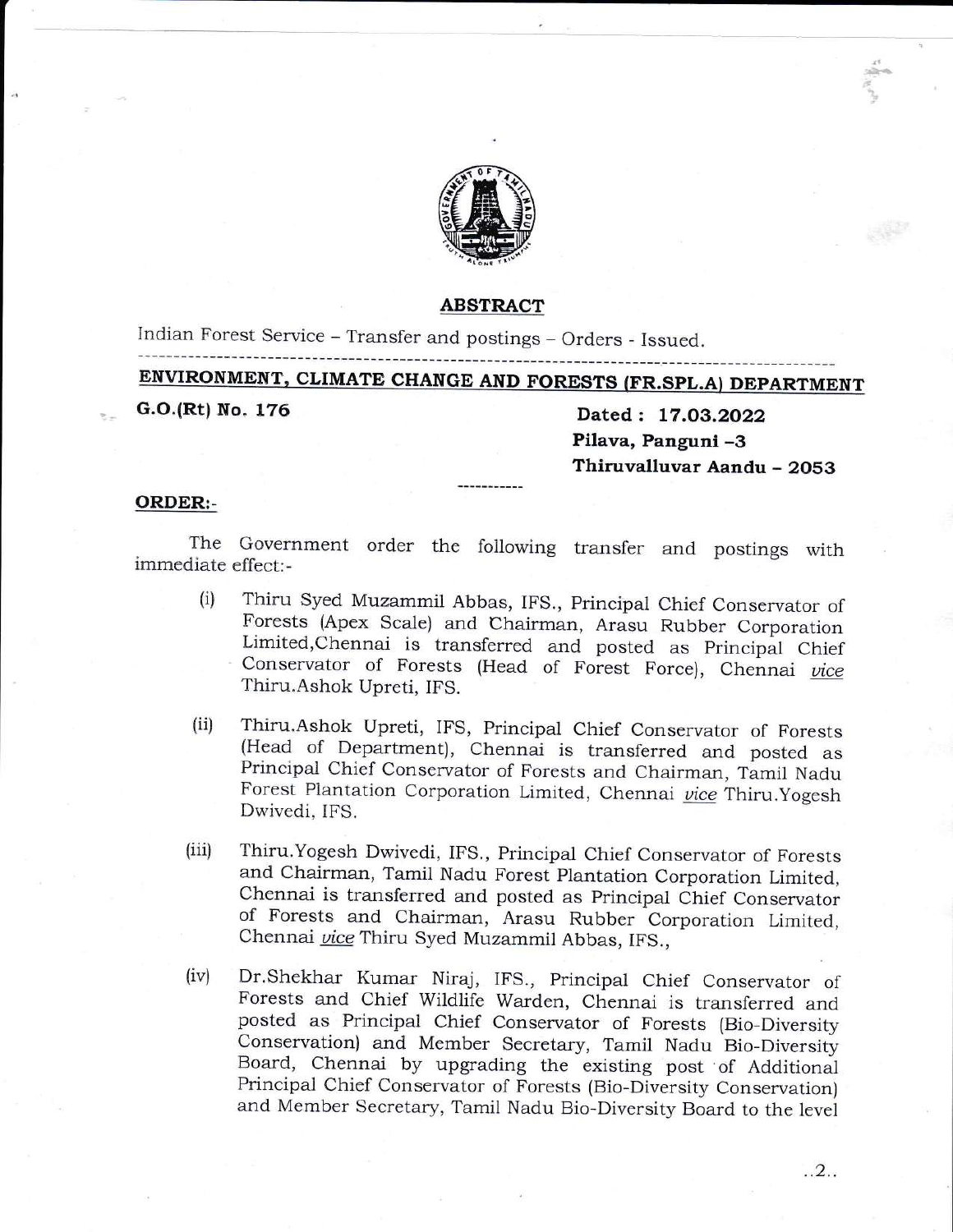of Principal chief conservator of Forests. Thiru. syed Muzammil Abbas IFS., Principal Chief Conservator of Forests (Head of Forest Force) shall hold Full Additional Charge of post of Principal Chief Conservator of Forests & Chief Wildlife Warden, Chennai until further orders.

- (v) Dr.Srinivas R.Reddy, IFS., Additional Principal chief conservator of Forests and Managing Director, Tamil Nadu Tea<br>Plantation Corporation Limited, Coonoor is transferred Plantation Corporation Emmedi, Corrected<br>and posted as Additional Principal Chief Conservator of<br>Forests and Director, Arignar Anna Zoological Park, Vandalur vice Tmt.V. Karunapriya, IFS.
- (vi) Thiru. Akash Deep Baruah, IFS., Additional Principal chief Conservator of Forests, (Wildlife), Chennai is transferred and posted as Additional Principal Chief Conservator of Forests (Project Tiger) in the Office of the Principal Chief Conservator of Forests (Head of Department), Chennai in the existing vacancy.
- (vii) . Thiru. Debasis Jana, IFS., Additional Principal Chief Conservator of Forests (Bio-Diversity Conservation) and Member Secretary, Tamil Nadu Biodiversity Board, Chennai is transferred and posted as Additional Principal Chief Conservator of Forests as Additional Principal Chief Conservator of Forests<br>(Administration) in the Office of the Principal Chief Conservator of Forests (Head of Department), Chennai in the existing vacancy.
- (viii) Thiru.T.V.Manjunatha,IFS., Additional Principal Chief Conservator of Forests and Director, Tamil Nadu Forest Academy, Coimbatore is transferred and posted as Additional Principal Chief Conservator of Forests and Managing Director, Tamil Nadu Tea Plantation Corporation Limited, Coonoor vice Dr. Srinivas R.Reddy, IFS.
	- (ix) Tmt. V. Karunapriya, IFS., Additional Principal Chief Conservator of Forests and Director, Arignar Anna Zoological Park, Vandalur is transferred and posted as Additional Principal Chief Conservator of Forests (Forest Conservation Act) in the Office of the Principal Chief Conservator of Forests (Head of Department), Chennai uice Dr. V. Naganathan, IFS.
	- (x) Dr. V. Naganathan, IFS., Additional Principal Chief Conservator of Forests (Forest Conservation Act), Chennai is transferred and posted as Additional Principal Chief Conservator of Forests (Wildlife), Chennai vice Thiru. Akash Deep Baruah, IFS.